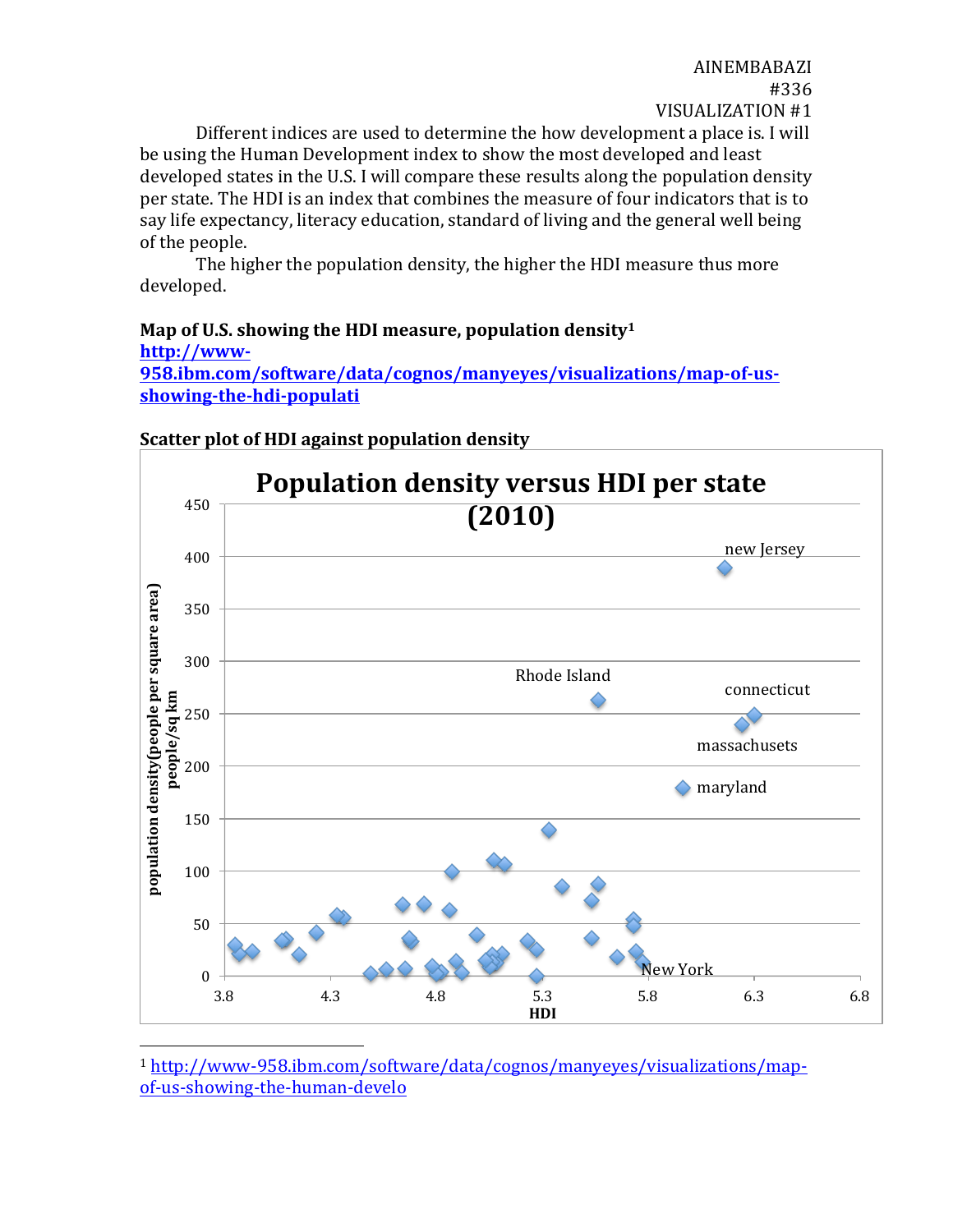# **COMPLETE VISUALISATION WILL ALSO INCLUDE**

• Further focus on the states I claim to be more developed (top right corner)- using another index like GDP per capita

# **Reference:**

- 1. http://2010.census.gov/2010census/data/apportionment-pop-text.php
- 2. http://geography.about.com/od/usmaps/a/states-area.htm
- 3. http://en.wikipedia.org/wiki/List\_of\_U.S.\_states\_by\_HDI
- **4. http://www-958.ibm.com/software/data/cognos/manyeyes/visualizations/map-ofus-showing-the-hdi-populati**
- 5.

### **Appendix**

|               |                |                   | <b>AREA</b> |                   |
|---------------|----------------|-------------------|-------------|-------------------|
|               | HDI(2010/2011) | <b>POPULATION</b> | (2010)/sq   | <b>POPULATION</b> |
| state         |                | (2010)            | km          | DENSITY(people/al |
| connecticut   | 6.3            | 3574097           | 14356       | 248.9618975       |
| massachusetts | 6.24           | 6547629           | 27335       | 239.5327968       |
| New jersery   | 6.16           | 8791894           | 22587       | 389.2457608       |
| maryland      | 5.96           | 5773552           | 32134       | 179.6711272       |
| new york      | 5.77           | 1937102           | 141325      | 13.70671856       |
| minnesota     | 5.74           | 5303925           | 225171      | 23.55509813       |
| new hampshire | 5.73           | 1316470           | 24216       | 54.36364387       |
| hawaii        | 5.73           | 1360301           | 28311       | 48.04849705       |
| colorado      | 5.65           | 5029196           | 269600      | 18.65428783       |
| rhode island  | 5.56           | 1052567           | 4001        | 263.075981        |
| california    | 5.56           | 37253956          | 423968      | 87.86973545       |
| virginia      | 5.53           | 8001024           | 110784      | 72.22183709       |
| washington    | 5.53           | 6724540           | 184666      | 36.41460799       |
| illinois      | 5.39           | 12830632          | 149997      | 85.53925745       |
| delaware      | 5.33           | 897934            | 6446        | 139.3009618       |
| alaska        | 5.27           | 710231            | 1717854     | 0.41344084        |
| vermont       | 5.27           | 625741            | 24900       | 25.13016064       |
| wisconsin     | 5.23           | 5686986           | 169639      | 33.52404813       |
| pennsylvania  | 5.12           | 12702379          | 119282      | 106.4903254       |
| arizona       | 5.11           | 6392017           | 295254      | 21.6492139        |
| utah          | 5.08           | 2763885           | 219887      | 12.56956982       |
| florida       | 5.07           | 18801310          | 170305      | 110.3978744       |
| iowa          | 5.06           | 3046355           | 145741      | 20.90252571       |